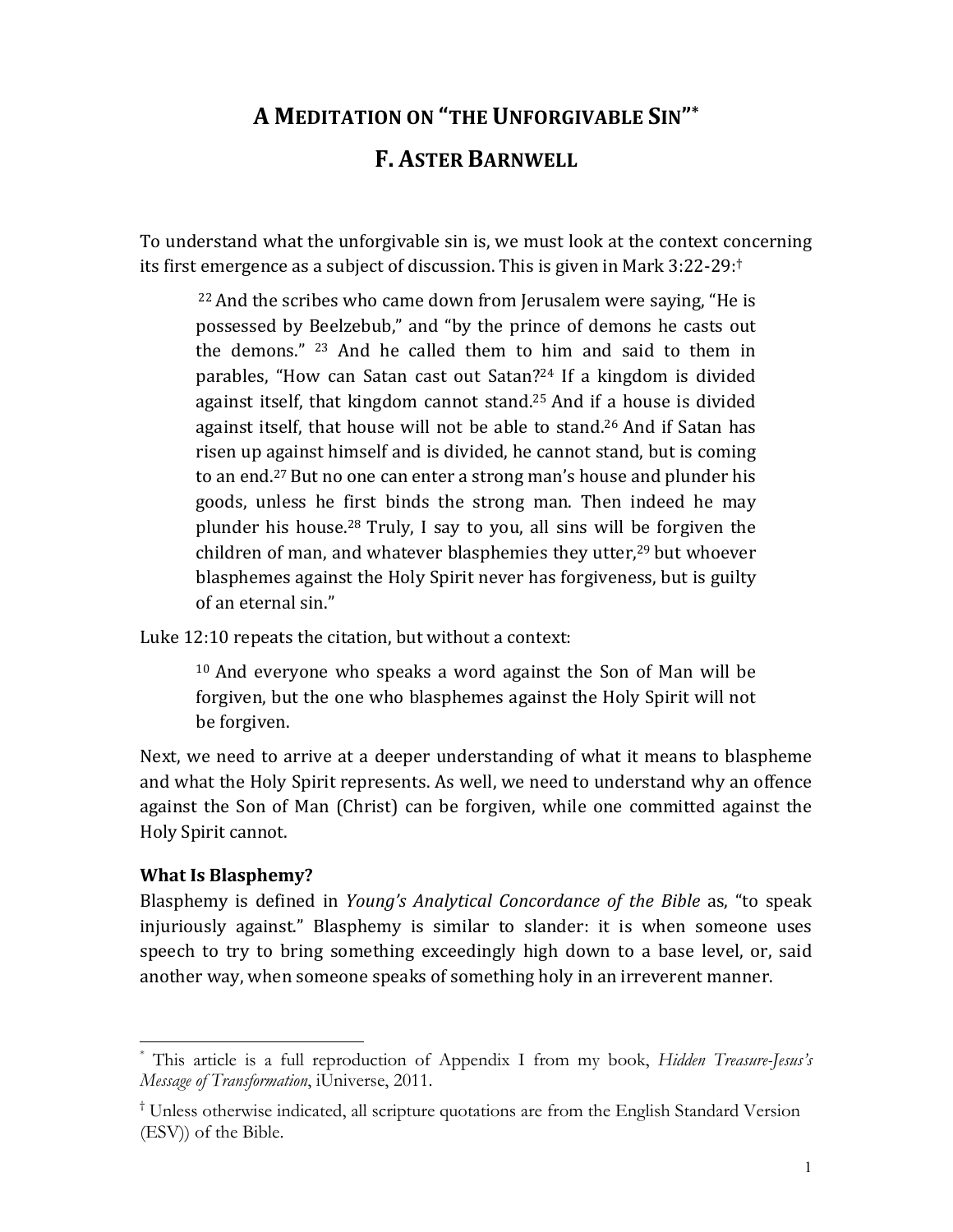#### **The Holy Spirit**

Christian scriptures tell us that the Father, Son, and Holy Spirit, though three distinct persons, are essentially one. How are we to understand this? The best way is to look at it is in terms of a practical example. Let's take water, which can exist in three states—liquid, solid (ice), and gas (water vapor). These three states of water are each distinct, but they are nevertheless one and the same. In similar manner, the Father, the Son, and the Holy Spirit are three different states of the Divine. These three modalities exist to maximize our access to the redemptive power of the Divine.

The Holy Spirit is understood as a "person" of the Holy Trinity. Although it is not a "thing" in the sense that we can point to it and say "there it is," we can nevertheless make reference to its effects.

If we understand salvation as a process of renewal and growth of personal consciousness toward the Universal, the role of Christ in "salvation" can be best understood as the principle of renewing life, while the role of the Holy Spirit must be understood as the reconciling principle of God that lives in each of us. In this reconciliation role, the Holy Spirit (or Holy Ghost in the King James Version) is our inner guide, awakening and leading us to the divine source that is our heritage. If, for whatever reason, we set up an opposition to this guide, then we render it of no effect.#

#### **Blasphemy against the Holy Spirit (BATHS)**

When someone blasphemes against the Holy Spirit, he or she maintains an inner posture that is prejudiced against the revelation of the Spirit that can emerge from within. So, to blaspheme against the Holy Spirit is not a single act per se, but a state of consciousness. When we are in this state of consciousness, we are inaccessible to the reconciling work of the Holy Spirit.

But how can we blaspheme against an internal guide, a force that prompts us from within? We can do so by maliciously opposing the manifestations of this force, especially without justification. In the West Indies, where I grew up, people had a colloquial expression to describe the general attitude of those set against seeing anyone progress, even though they themselves had no interest in advancing. The local people called such an attitude "bad-mindedness." Bad-mindedness was also used to describe those who were opposed to your progress, even if they did not reap a benefit from their efforts or your failure. Blasphemy against the Holy Spirit could be seen as a form of bad-mindedness, but on a more serious level, in that we turn against the manifestations of God acting in us.

Recall that in Mark, after performing a miraculous healing, Jesus was accused of casting out demons and consequently of being in league with Beelzebub, the prince of demons. More than anything, this was a stupid and malicious accusation because common sense alone should have told the accuser that the statement could not be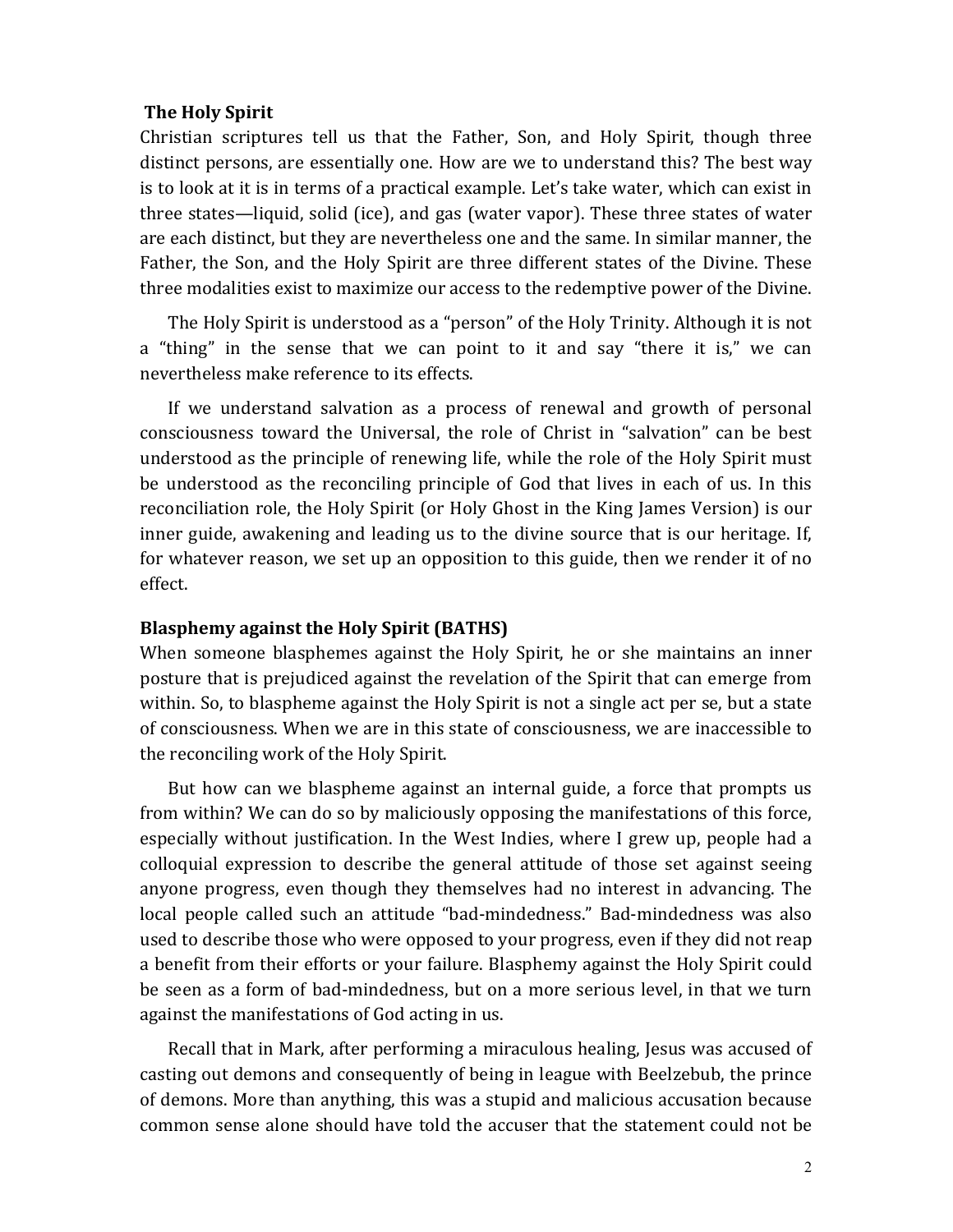true. As Jesus retorted, "How can Satan cast out Satan?"

It is interesting, though, that this malicious accusation was not interpreted by Jesus as an attack on him personally, but as an attack on the Holy Spirit. That's because the workings of the Holy Spirit were being impugned and reviled—or spoken of injuriously. Jesus pointed out something disingenuous in the accusation: the accuser, instead of acknowledging that he had witnessed something miraculous and was in the presence of something wondrous, shut down his own perception, resorting to a bogus interpretation of what he had observed.

This same psychological dynamic occurs whenever we have insight into truth, but refrain from acknowledging it on account of what it might require of us. Such reluctance to surrender to the truth that is perceived can lead to a split between the part of us that knows (the knowing self) and the part of us that feels (the feeling self). The knowing self is aware of truth, but the feeling self refuses to go along and be won over, inventing bogus arguments to justify its refusal. Each of us knows how frustrating it is when we're engaged in a debate with someone who, at a certain point, puts up a counterargument that he knows in his heart of hearts to be false. But he makes it anyway, just to score points. This is what it means to be disingenuous.#

To blaspheme against the Holy Spirit is to maliciously oppose the work of God to reconcile the world to himself, and a world that includes oneself. Indeed, the reconciliation of the world to God can only be accomplished one person at a time. The Holy Spirit is the force by which God opens our hearts and makes us each aware of the path to our divine heritage. To see this force at work, and then to marshal our cognitive faculties to repudiate and discredit it, is the equivalent of someone in a flood refusing a lifeline. When we oppose the Holy Spirit—God's agency of reconciliation—in this manner, we establish an internal, intra-psychic opposition to the single force that can draw us closer to God. This opposition then expresses itself in one becoming prejudicial against all things truly spiritual.

Ironically, opposing the work of the Holy Spirit does not necessarily mean that one is anti-religious. Indeed, we may show the outer signs of religiosity, but draw the line when the profession of religion requires sacrifices, particularly sacrifices of the old order—things that buttress our ego-bound sense of self. This old, ego-bound self is master of its universe and it does not want to surrender control to the emergent power of the Spirit. Therefore, there is an aspect of defensiveness in such opposition to the Holy Spirit. In organizing against the influence of the Holy Spirit, we are really trying to protect the status quo, not realizing that it is at the expense of something greater; because in organizing against the Holy Spirit, we're organizing our personal energies against our own best interests.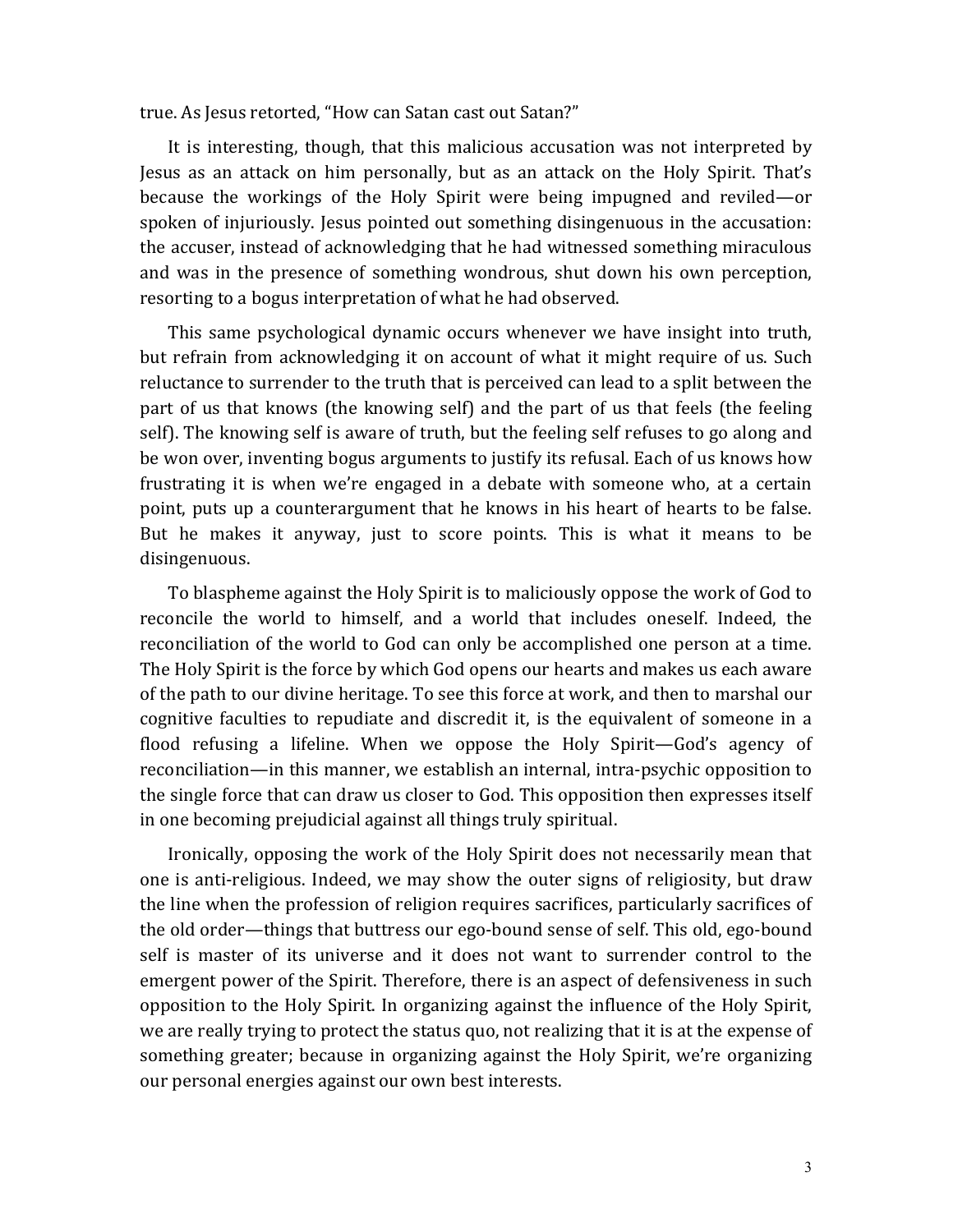#### The Unforgivable Sin (UFS)

The consequence of blaspheming against the Holy Spirit is stated most dramatically in the King James Version (KJV) of the Bible. For example, while the English Standard Version simply states that BATHS is "an eternal sin," the KJV drives home the point, saying that one cannot be forgiven of the offence either in "this world or the world to come." Many other acts classified as sin in this world would not be considered sins in "the world to come" because they would become nonissues. But blasphemy against the Holy Spirit won't be forgiven because it will disallow us from being drawn to God, and forgiveness can only occur when we are open to the embrace of the Divine. We can't be forgiven in the world to come because we won't be there; our negative intra-psychic dynamic would prevent us from getting to the kind of relationship that characterizes that world. In Matthew 13:12, Jesus speaks eloquently to the psychological dynamic that is created when we create internal barriers against our own redemption:

For to the one who has, more will be given, and he will have an abundance, but from the one who has not, even what he has will be taken away. (Matthew 13:12)

If we organize our psyche to protect against awareness, not only do we not go forward, but we also fall back. Carl Jung touched upon a fundamental spiritual insight when he said that the human psyche has a natural gradient toward wholeness,<sup>‡</sup> which suggests that it takes definite effort to thwart the movement of the soul toward the Divine. In simpler and more religious terms, it is natural for us to want to acquire self-knowledge, and with that, knowledge of the source of our origins, which is divine; and when we shut down this natural capacity for inquiry, we frustrate the work of the Holy Spirit.

BATHS cannot be forgiven because it is not a single act. It is not some debt that can just be written off. It is a posture in one's consciousness, or a "dynamic." A dynamic is a set of self-perpetuating and self-reinforcing actions in which one action leads to another, like some perpetual-motion machine. If we are caught up in the psychological dynamic of evading truth when confronted with it, the situation can only go from bad to worse, such that we will find it ever harder and harder to extricate ourselves from it.

At a psychological level, when we receive forgiveness for an offence, we become the recipient of more energy, which assists us in returning to a state of wholeness. However, with BATHS, even if we were forgiven, any additional energy introduced

<sup>&</sup>lt;sup>‡</sup> I've been unable to find a direct quote from Jung's *Collected Works* on this point, though I distinctly recall reading it in the 1980s when I studied his writings in-depth. I can only surmise that the sticky notes I used at the time to mark passages in the various volumes in my collection could have been removed inadvertently. I can still recall how impactful I found this comment at the time of reading it.